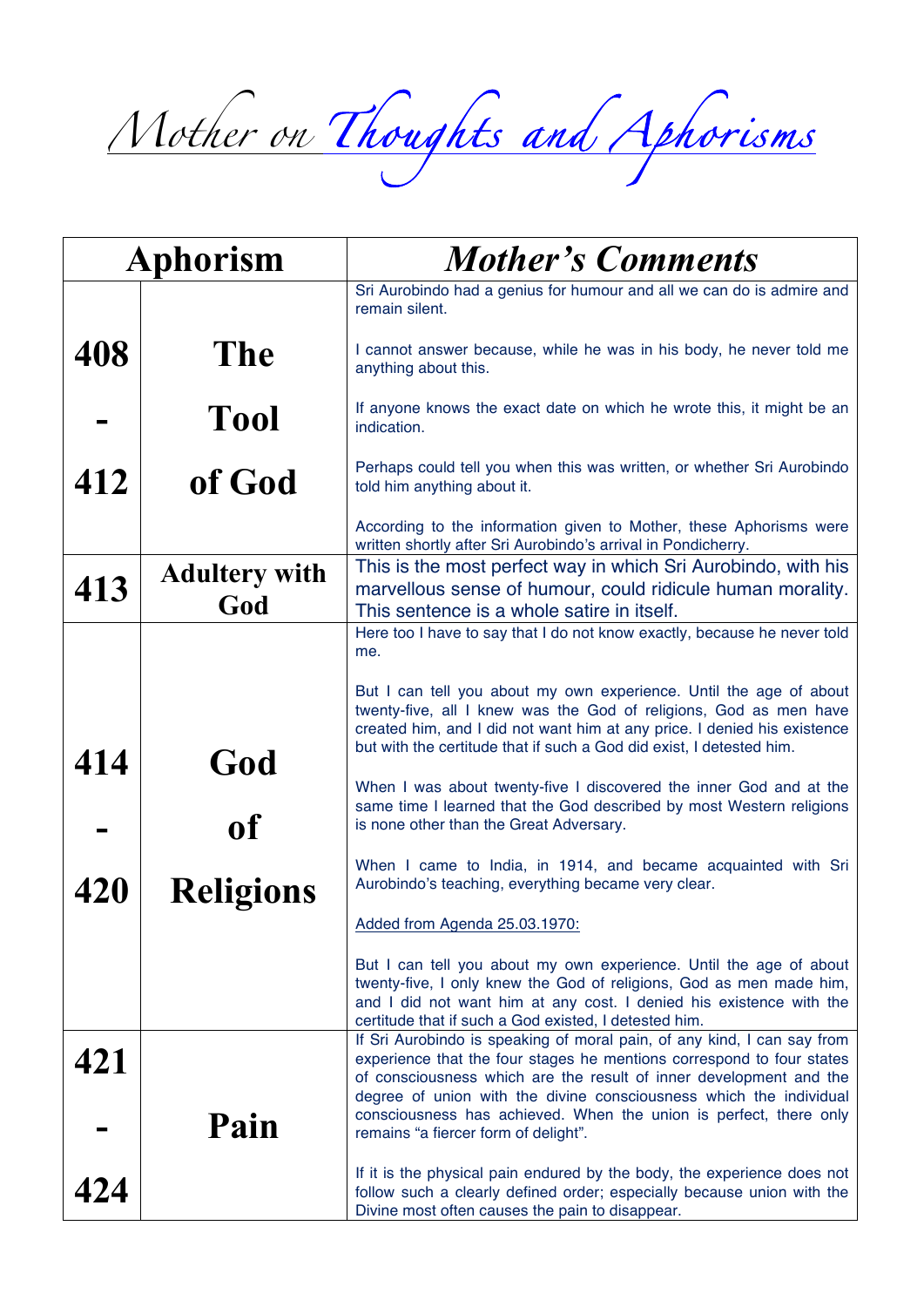| 425                      | Love                               | Someone who has experienced love for the Divine can no longer love<br>anything but the Divine, and it is the Divine he loves in all those for<br>whom he feels affection; besides, this is the best way to love, because<br>in this way one can be a powerful help for others to become conscious<br>of the Divine who manifests in them. |
|--------------------------|------------------------------------|-------------------------------------------------------------------------------------------------------------------------------------------------------------------------------------------------------------------------------------------------------------------------------------------------------------------------------------------|
|                          | for the                            | Added from Agenda 1.04.1970:                                                                                                                                                                                                                                                                                                              |
| 427                      | <b>Divine</b>                      | What exactly does he mean? I don't understand He writes as if he<br>felt identified with Kali more than with Krishna. Yet (and he told me so)<br>there was something of Krishna in him.                                                                                                                                                   |
| 428                      | <b>Love for Krishna</b><br>or Kali | Sri Aurobindo always had his own way of saying things,<br>always original and always unexpected.                                                                                                                                                                                                                                          |
| 429<br>$\boldsymbol{\&}$ | Love for                           | Nothing to say                                                                                                                                                                                                                                                                                                                            |
| 430                      | <b>Nature</b>                      |                                                                                                                                                                                                                                                                                                                                           |
| 431                      | Maya(vadin)                        | As always, this is Sri Aurobindo's wonderful way of making clear to us<br>the inanity of human assertions by which each one arrogantly denies<br>anything that is not his own discovery or his own personal experience.                                                                                                                   |
| 434                      |                                    | Wisdom begins with the capacity to admit all theories, even the most<br>contradictory.                                                                                                                                                                                                                                                    |
| 435<br>438               | Krishna                            | In his writings, Sri Aurobindo had a genius for expressing<br>the most extraordinary experiences in the most ordinary<br>words, thus giving the impression that his experiences are<br>simple and obvious.                                                                                                                                |
| 439<br>444               | <b>My Lover</b>                    | There is nothing to say. One can only bow before the<br>perfection of the experience.                                                                                                                                                                                                                                                     |
| 445<br>449               | <b>The Secret</b><br>of Existence  | In this way Sri Aurobindo reveals and formulates the secret<br>of existence. All that remains is to understand and live it.                                                                                                                                                                                                               |
| 450<br>455               | <b>True Divine</b><br>Love         | This is the most charming criticism one can make of<br>jealousy and also the best way to cure it by overcoming the<br>limits of the ego and by uniting with the Divine Love which<br>is eternal and universal.                                                                                                                            |
| 456<br>461               | <b>Opposition</b><br>to God        | In the Supreme, opposites are reconciled and complement<br>each other. It is division in the manifestation which has<br>made them into opposites; but once one's consciousness is<br>united to the Consciousness, opposition disappears.                                                                                                  |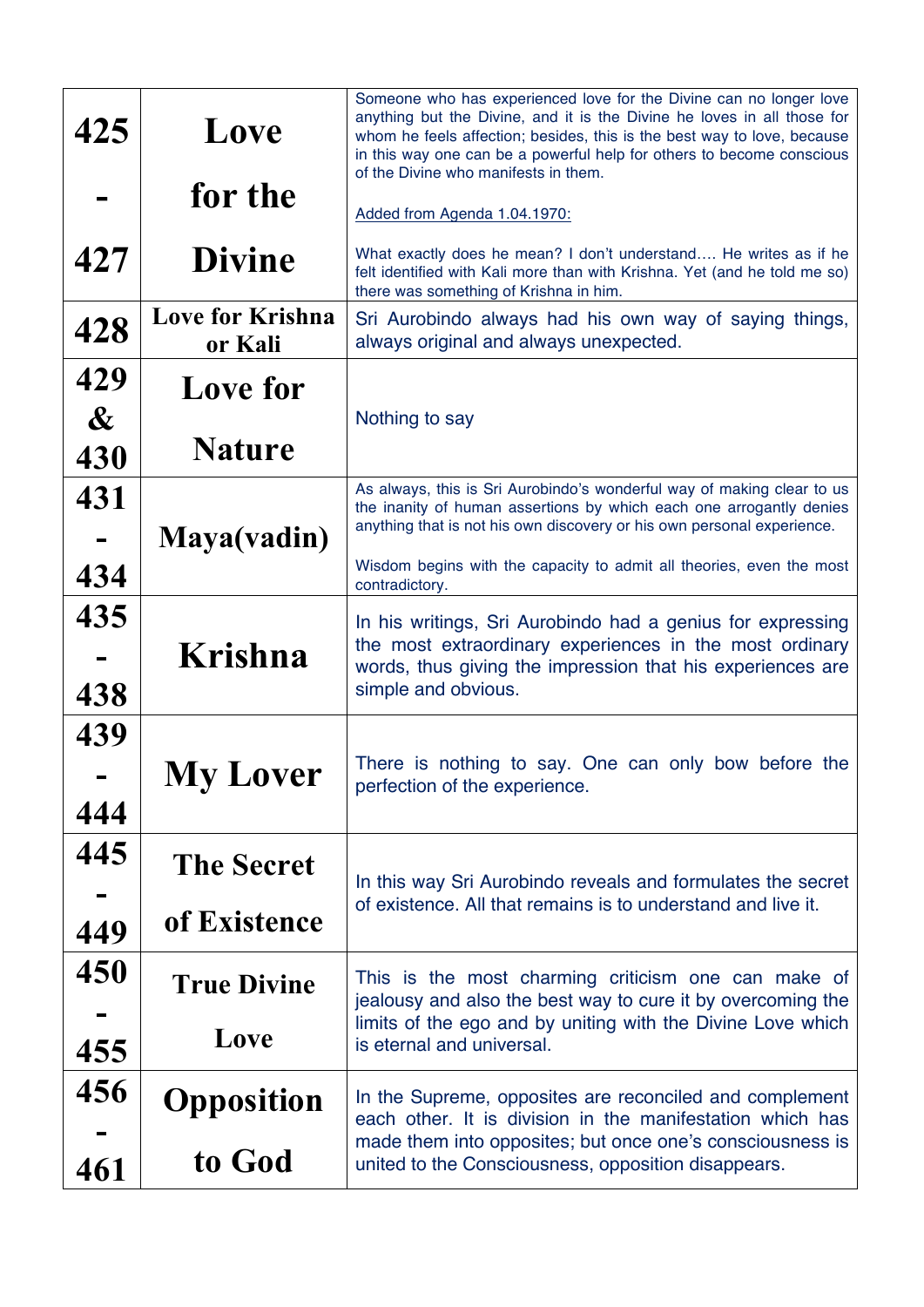| 462<br>$\boldsymbol{\alpha}$        | <b>Pride leads</b>                        | So long as man prides himself on his virtue, the Supreme<br>Lord will make him fall into sin to teach him the necessity of<br>modesty.                                                                                             |
|-------------------------------------|-------------------------------------------|------------------------------------------------------------------------------------------------------------------------------------------------------------------------------------------------------------------------------------|
| 463                                 | to Sins                                   |                                                                                                                                                                                                                                    |
| 464<br>$\boldsymbol{\&}$<br>465     | <b>Divine</b><br>Joy                      | For the moment, the world still seems to be in contradiction<br>with the pure and luminous divine joy; but a day will come<br>when the world too will manifest this joy. This is what we<br>must prepare it for.                   |
| 466                                 | <b>The</b>                                | Life is given to us to find the Divine and unite with Him.                                                                                                                                                                         |
| 468                                 | <b>Sceptic</b><br><b>Mind</b>             | The mind tries to persuade us that it is not so. Shall we<br>believe this liar?                                                                                                                                                    |
| 469                                 | <b>Understand</b>                         | When man becomes a little wiser, he will not complain about anything<br>and will take the things the Divine sends him as a manifestation of His<br>all-compassionate Grace.                                                        |
| 471                                 | <b>Divine Grace</b>                       | The more surrendered we are, the more we shall understand. The more<br>grateful we are, the happier we shall be.                                                                                                                   |
| 472                                 | <b>Divine</b>                             | Beyond words, beyond thoughts, the Supreme Presence makes<br>itself felt and compels our wonder.                                                                                                                                   |
|                                     | <b>Presence</b>                           | Let us beware of all mental constructions that limit and distort. Let<br>us strive to keep the contact pure.                                                                                                                       |
| 473                                 | <b>Sincere</b><br><b>Aspirations</b>      | To the Divine Vision, all sincere human aspirations are<br>acceptable, whatever diversity or even apparent contradiction<br>there may be in their forms. And all of them together are not<br>enough to express the Divine Reality. |
| 474<br>$\boldsymbol{\&}$            | <b>Calvin and</b>                         | The divine splendours are too marvellous for human<br>littleness, which finds it hard to bear them, and an eternity<br>of delight may well be intolerable for a human being.                                                       |
| 475                                 | <b>Dante</b>                              |                                                                                                                                                                                                                                    |
| 476                                 | <b>Seven</b>                              | There is nothing to add. It is a perfect programme.                                                                                                                                                                                |
|                                     | <b>Beatitudes</b>                         | It only remains for us to realise it.                                                                                                                                                                                              |
| 477<br>479                          | <b>The Semitic</b><br>God                 | Ridicule is the strongest weapon against the powers of<br>falsehood.<br>With<br>a<br>single sentence, Sri<br>Aurobindo<br>annihilates the power of one of these man-made gods.                                                     |
| 480<br>$\boldsymbol{\alpha}$<br>481 | Ordinary<br>Human<br><b>Consciousness</b> | With sparkling humour Sri Aurobindo endeavours to make<br>us understand the falsehood of the ordinary human<br>consciousness and the luminous and all-powerful joy of the<br>Divine Consciousness we must acquire.                 |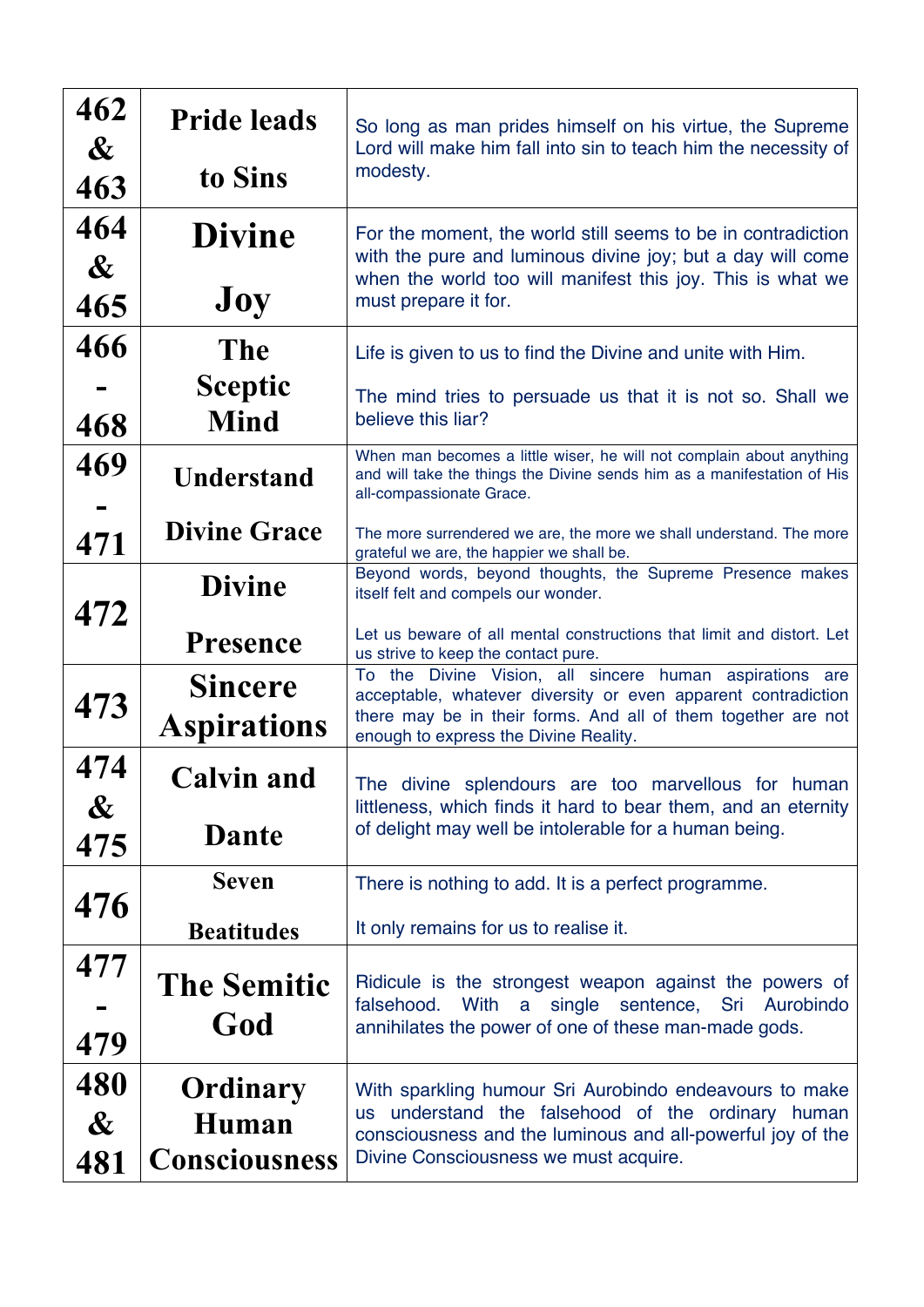|                                     |                                       | Let us drop our robe of virtue so that we may be ready for the Truth.                                                                                                                                                              |
|-------------------------------------|---------------------------------------|------------------------------------------------------------------------------------------------------------------------------------------------------------------------------------------------------------------------------------|
| 482<br>$\boldsymbol{\alpha}$        | <b>The Robe</b>                       | Added from Agenda 22.04.1970:                                                                                                                                                                                                      |
| 483                                 | of Virtue                             | That's one of the things being constantly done-oh, it's been like that<br>for a long time, it's a long time since the body has been free from this<br>illusion of sin and virtue, a long time. It finds it quite quite ridiculous! |
| 484                                 | <b>Above Virtue</b><br>and Sin        | As always, in his striking and humorous way, Sri Aurobindo<br>tells us that the Divine truth is above both virtue and sin.                                                                                                         |
| 485                                 | True                                  | All the human reasons that are given for solidarity and<br>mutual love are of little value and also of little effect. Only<br>by becoming conscious of the Divine and uniting with Him                                             |
| 489                                 | Unity                                 | can one attain and realise true Unity.                                                                                                                                                                                             |
| 490                                 | <b>The Secret</b>                     | To<br>know how to keep the Divine<br>contact<br>all<br>In                                                                                                                                                                          |
| 492                                 | of Beatitude                          | circumstances is the secret of beatitude.                                                                                                                                                                                          |
| 493<br>$\boldsymbol{\alpha}$<br>494 | <b>Divine</b><br>Love                 | To make himself understood, Sri Aurobindo uses images<br>that are accessible to everyone; but the marvels of Union<br>infinitely exceed these human images.                                                                        |
| 495<br>496                          | <b>Lesson for</b><br>the Body         | It is the same lesson that the Supreme Lord wants to teach<br>the body which He is transforming.                                                                                                                                   |
| 497<br>499                          | <b>True</b><br>Wisdom                 | There is only one true wisdom, the wisdom of the Supreme<br>Lord. Thus, to surrender all personal will and to want only<br>what the Divine wants, is the only way to be truly wise.                                                |
| 500<br>503                          | <b>Suffering</b><br>and Pain          | Never forget that so long as you are capable of preference<br>in your relations with life and men, you cannot be a pure<br>and perfect instrument of the Divine.                                                                   |
| 504                                 | As surely as<br><b>God loveth</b>     | In our sorrowful age, almost withered by the excessive<br>domination of the intellect, nothing can be at once more<br>necessary and more precious than Divine Love.                                                                |
| 505                                 | <b>Be of Service to</b><br>the Divine | How can one be of service to the Divine since we exist by Him<br>alone all we can do is to clumsily return to Him a little of all that<br>He has given us.                                                                         |
| 506                                 | <b>With Divine</b><br><b>Eyes</b>     | No doubt one must have a vision as total as the Divine Vision to<br>be able to laugh at this world as it is.                                                                                                                       |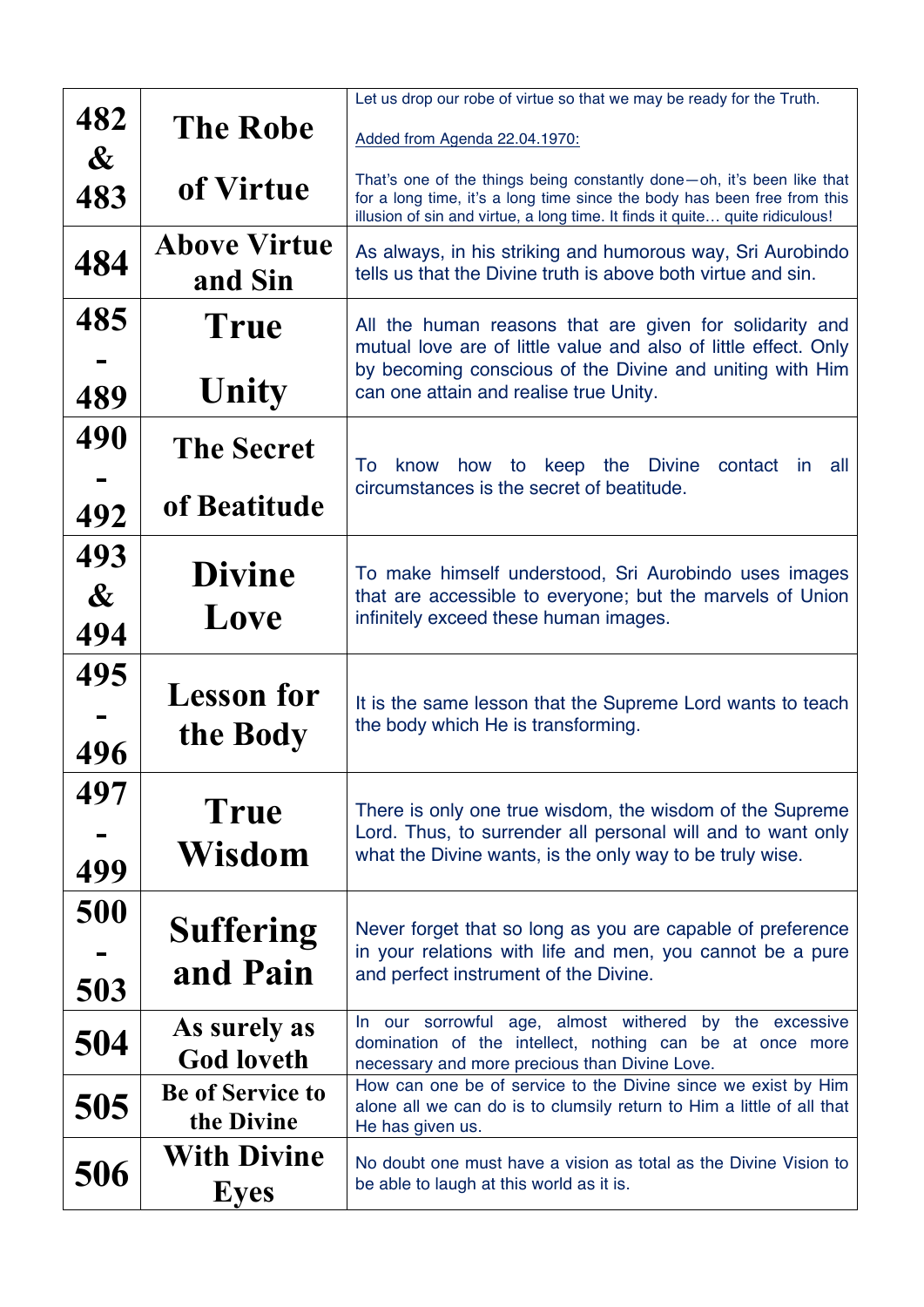| 507                                 | <b>Human Science</b>                     | Human science makes very exact observations; but the field is<br>open to imagine the true causes - why not occult causes?                                                                                                                                                                                                                                                                                       |
|-------------------------------------|------------------------------------------|-----------------------------------------------------------------------------------------------------------------------------------------------------------------------------------------------------------------------------------------------------------------------------------------------------------------------------------------------------------------------------------------------------------------|
|                                     |                                          | Lord, and when You want the image to change into your likeness, what<br>do You do?                                                                                                                                                                                                                                                                                                                              |
| 508                                 | The Image<br>of Troubles                 | What Sri Aurobindo calls "the image" is the physical body. So I asked<br>the Lord what He does when He wants to transform the physical body,<br>and last night He gave me two visions in answer. One concerned the<br>liberation of the body consciousness from all the conventions regarding<br>death; and in the other He showed me what the supramental body will<br>be. You see that I did well to ask Him! |
| 509<br>512                          | To be<br><b>God's Slave</b>              | Sri Aurobindo gives us the true way to understand the<br>Scriptures, which thus become universal symbols.                                                                                                                                                                                                                                                                                                       |
| 513<br>$\boldsymbol{\alpha}$        | <b>Be the</b>                            | That is why, rather than to serve, it is better to belong totally, absolutely<br>to the Divine.                                                                                                                                                                                                                                                                                                                 |
| 514                                 | <b>Slave of All</b>                      | Certainly, to place all one's work at the service of the Divine is a very<br>good way of approach, but it doesn't go much further than what Sri<br>Aurobindo describes, and for some it is not satisfying.                                                                                                                                                                                                      |
| 515<br>$\boldsymbol{\alpha}$<br>516 | God's<br><b>Servant</b>                  | Sri Aurobindo's effort was always<br>towards<br>directed<br>liberating his disciples or even his readers from all<br>preconceptions, all conventional morality.                                                                                                                                                                                                                                                 |
| 517<br>$\boldsymbol{\alpha}$<br>518 | Our<br>Weaknesses                        | Wouldn't it be good, once and for all, to get rid of all our<br>limitations and weaknesses, if we truly want to draw close<br>to the Divine?                                                                                                                                                                                                                                                                    |
| 519                                 | Love or Fight<br>God                     | Whatever the nature of an individual may be, ultimately, in one<br>way or another, whether he fights him or loves him, the End is<br>always the Divine.                                                                                                                                                                                                                                                         |
| 520                                 | Kali is Krishna                          | Shall we complain when we see this helpless little "ego" disappearing and<br>giving way to a luminous spark capable of understanding the universe?                                                                                                                                                                                                                                                              |
| 521                                 | <b>The Limitations</b><br>of Our Visions | Sri Aurobindo is trying to make us understand how the limitations<br>of our vision prevent us from perceiving the Divine Wisdom.                                                                                                                                                                                                                                                                                |
| 522                                 | <b>Hell</b> is                           | When we no longer have any affinity with suffering and are cured<br>of all perverse attachment to it, the Divine will help us to discover<br>that it conceals the supreme bliss.<br>Added from Agenda 23.05.1970:                                                                                                                                                                                               |
| $\boldsymbol{\&}$                   | better than                              | Some people are seriously trying to locate the Garden of Eden!<br>Some have found it.                                                                                                                                                                                                                                                                                                                           |
| 523                                 | <b>Eden</b>                              | They told me, but I forget where.                                                                                                                                                                                                                                                                                                                                                                               |
|                                     |                                          | As for Théon, he used to say that the serpent is evolution.                                                                                                                                                                                                                                                                                                                                                     |